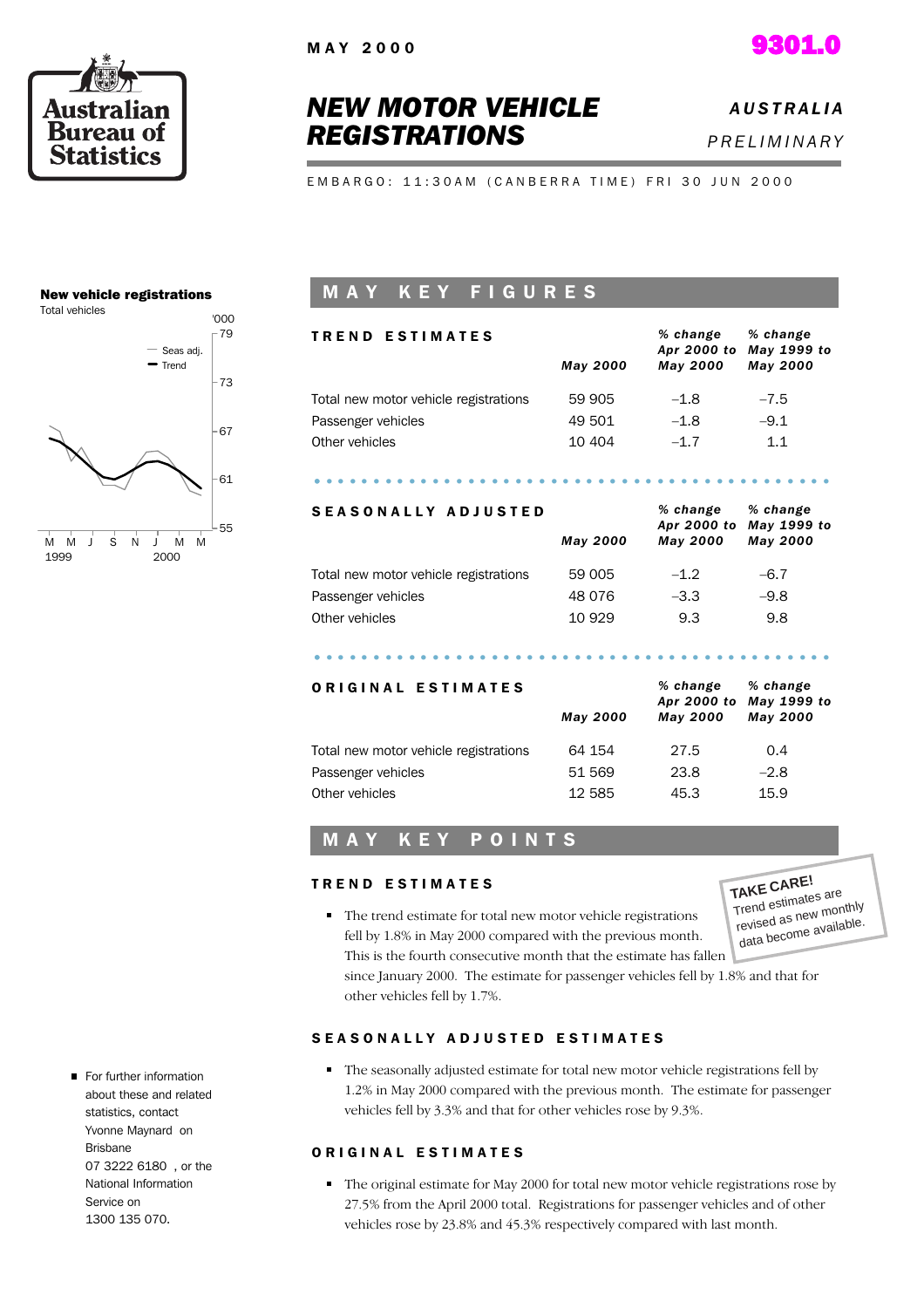## N O T E S

| FORTHCOMING ISSUES                               | <b>ISSUE</b>                                                                                                                            | RELEASE DATE             |  |  |  |
|--------------------------------------------------|-----------------------------------------------------------------------------------------------------------------------------------------|--------------------------|--|--|--|
|                                                  | <b>June 2000</b>                                                                                                                        | 28 July 2000             |  |  |  |
|                                                  | <b>July 2000</b>                                                                                                                        | 25 August 2000           |  |  |  |
|                                                  | August 2000                                                                                                                             | 29 September 2000        |  |  |  |
|                                                  | September 2000                                                                                                                          | 27 October 2000          |  |  |  |
|                                                  | October 2000                                                                                                                            | 24 November 2000         |  |  |  |
|                                                  | November 2000                                                                                                                           | 22 December 2000         |  |  |  |
|                                                  |                                                                                                                                         |                          |  |  |  |
| CHANGES IN THIS ISSUE                            | There are no changes in this issue.                                                                                                     |                          |  |  |  |
|                                                  |                                                                                                                                         |                          |  |  |  |
| TREND REVISIONS                                  | The most recent trend estimates are likely to be revised when new seasonally adjusted<br>estimates become available.                    |                          |  |  |  |
|                                                  | The graph below presents the effect of two possible scenarios on the previous trend<br>estimates:                                       |                          |  |  |  |
|                                                  | 1 The June seasonally adjusted estimate for total vehicle registrations is higher than the<br>May seasonally adjusted estimate by 3.8%. |                          |  |  |  |
|                                                  | 2 The June seasonally adjusted estimate for total vehicle registrations is lower than the                                               |                          |  |  |  |
|                                                  | May seasonally adjusted estimate by -3.8%.                                                                                              |                          |  |  |  |
| TAKE CARE!<br>Trend estimates are                | The percentage change of 3.8% was chosen because the average absolute percentage<br>change, based on the last 11 years, has been 3.8%.  |                          |  |  |  |
| revised as new monthly<br>data become available. |                                                                                                                                         | '000                     |  |  |  |
|                                                  |                                                                                                                                         | $-75$<br>Published trend |  |  |  |
|                                                  |                                                                                                                                         | 70<br>$\mathbf{1}$       |  |  |  |

 $\overline{\phantom{1}}$ 55 60  $-65$ 

2

 $\overrightarrow{F}$ <br>2000

A J

A O D

W. McLennan Australian Statistician

..........................................................................................

A 1999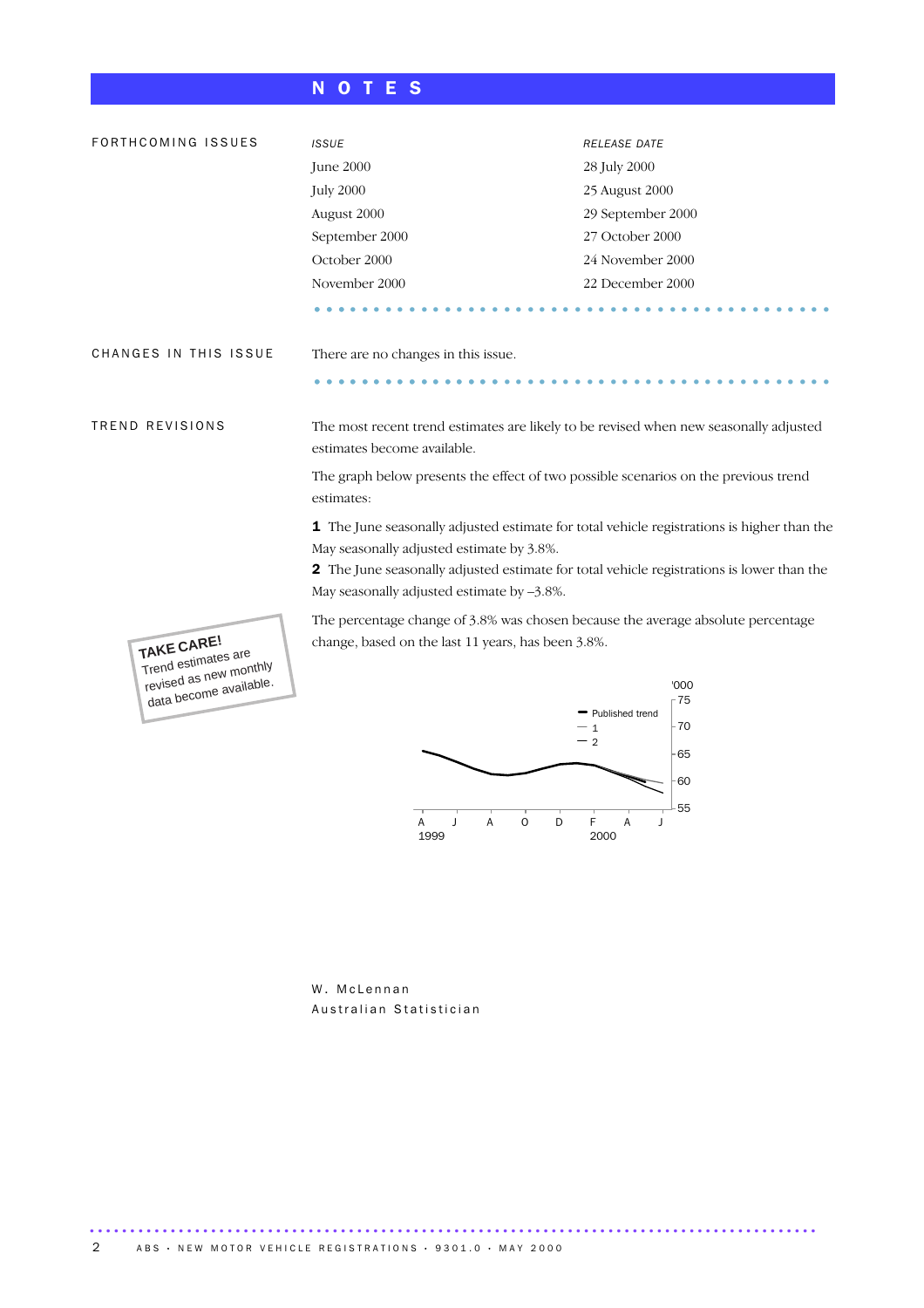### SEASONALLY ADJUSTED AND TREND

#### PASSENGER VEHICLES



#### OTHER VEHICLES



#### TOTAL VEHICLES (EXCLUDING MOTOR CYCLES)



(a) A break in series occurred in December 1990—see paragraph 2 of Explanatory Notes.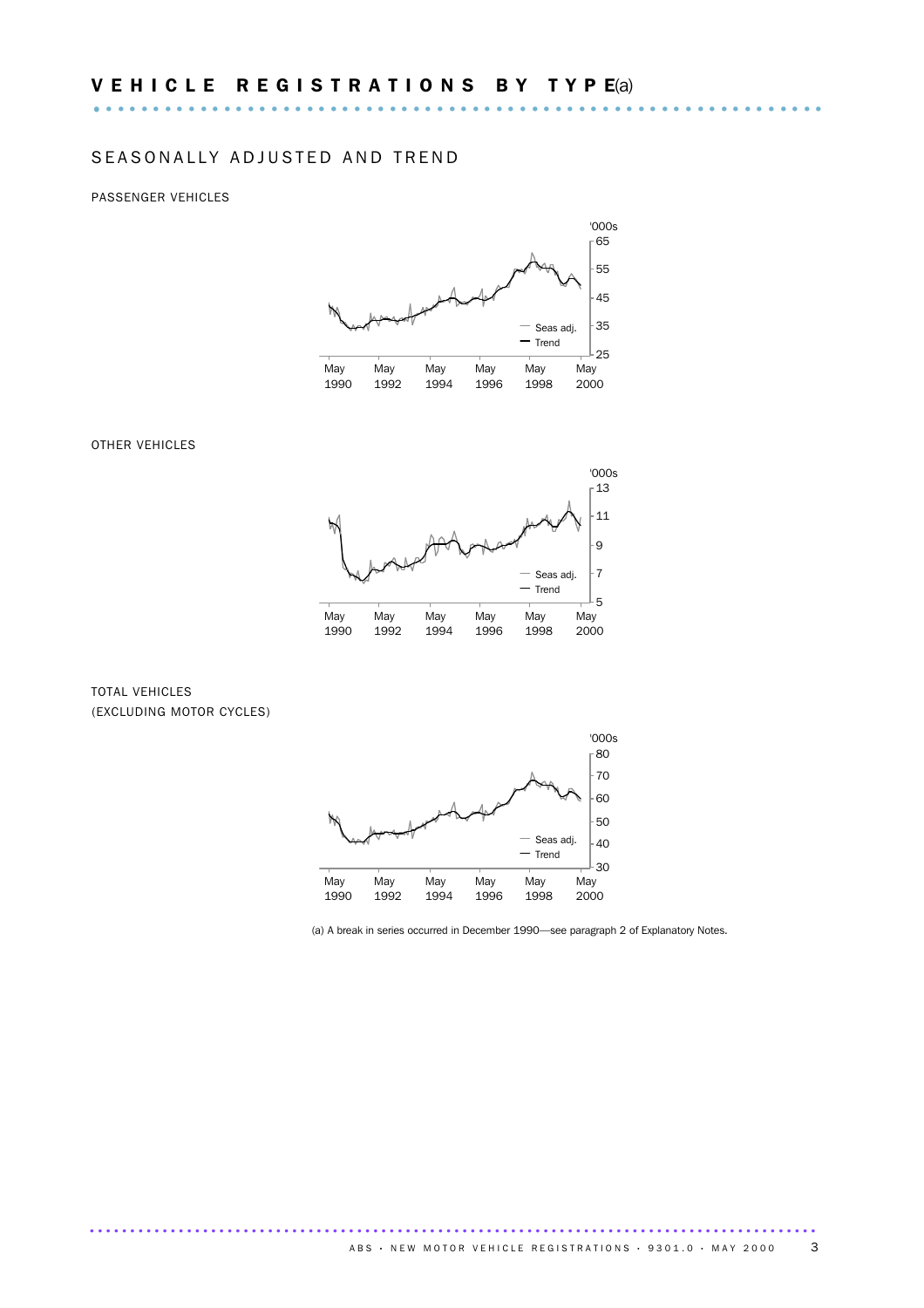

## NEW MOTOR VEHICLES, Registrations By Type: All series(a) ......................................................................

|           | Passenger     | Other                  |         |
|-----------|---------------|------------------------|---------|
| Month     | vehicles      | vehicles               | Total   |
|           |               |                        |         |
|           |               | <b>************</b>    |         |
|           |               | ORIGINAL               |         |
| 1999      |               |                        |         |
| March     | 64 011        | 12 190                 | 76 201  |
| April     | 50 963        | 9 0 0 5                | 59 968  |
| May       | 53 036        | 10862                  | 63 898  |
| June      | 65 067        | 14 4 28                | 79 495  |
|           |               |                        | 64 414  |
| July      | 53 161        | 11 253                 |         |
| August    | 49 668        | 10 2 24                | 59 892  |
| September | 49 104        | 10 111                 | 59 215  |
| October   | 46 856        | 10 0 28                | 56 884  |
| November  | 54 009        | 11853                  | 65 862  |
| December  | 54 941        | 11 705                 | 66 646  |
| 2000      |               |                        |         |
| January   | 42 236        | 8 0 2 1                | 50 257  |
|           |               |                        |         |
| February  | 51 401        | 10 809                 | 62 210  |
| March     | 56 257        | 11 457                 | 67 714  |
| April     | 41 649        | 8 6 6 4                | 50 313  |
| May       | 51 569        | 12 5 85                | 64 154  |
|           |               |                        |         |
|           | $\frac{1}{2}$ | .                      |         |
|           |               | SEASONALLY ADJUSTED    |         |
| 1999      |               |                        |         |
| March     | 56 902        | 10 758                 | 67 660  |
| April     | 56949         | 10 004                 | 66 953  |
| May       | 53 319        | 9950                   | 63 269  |
| June      | 54 554        | 10 4 22                | 64 976  |
| July      | 51 788        | 10825                  | 62 613  |
|           |               |                        |         |
| August    | 49 604        | 10 745                 | 60 349  |
| September | 49 685        | 10 697                 | 60 382  |
| October   | 48 9 24       | 10 915                 | 59839   |
| November  | 51 150        | 11 552                 | 62 702  |
| December  | 52 343        | 12 122                 | 64 4 65 |
| 2000      |               |                        |         |
| January   | 53 510        | 11 0 27                | 64 537  |
| February  | 52 427        | 11 208                 | 63 635  |
| March     | 51 342        | 10 496                 | 61838   |
|           |               |                        |         |
| April     | 49 698        | 10 001                 | 59 699  |
| May       | 48 0 76       | 10 9 29                | 59 005  |
|           |               |                        |         |
|           |               | <b>TREND ESTIMATES</b> |         |
| 1999      |               |                        |         |
| March     | 55 696        | 10 450                 | 66 146  |
| April     | 55 289        | 10 333                 | 65 622  |
|           |               |                        |         |
| May       | 54 458        | 10 295                 | 64 753  |
| June      | 53 241        | 10 344                 | 63 585  |
| July      | 51815         | 10 490                 | 62 305  |
| August    | 50 612        | 10 7 20                | 61 332  |
| September | 50 072        | 10 982                 | 61 054  |
| October   | 50 296        | 11 2 35                | 61 531  |
| November  | 51 006        | 11 377                 | 62 383  |
| December  |               | 11 378                 |         |
|           | 51 741        |                        | 63 119  |
| 2000      |               |                        |         |
| January   | 52 091        | 11 247                 | 63 338  |
| February  | 51851         | 11 0 23                | 62 874  |
| March     | 51 216        | 10 786                 | 62 002  |
| April     | 50 425        | 10 582                 | 61 007  |
| May       | 49 501        | 10 404                 | 59 905  |
|           |               |                        |         |

.....................................................

(a) Trend estimates for November 1999 to April 2000 have been revised.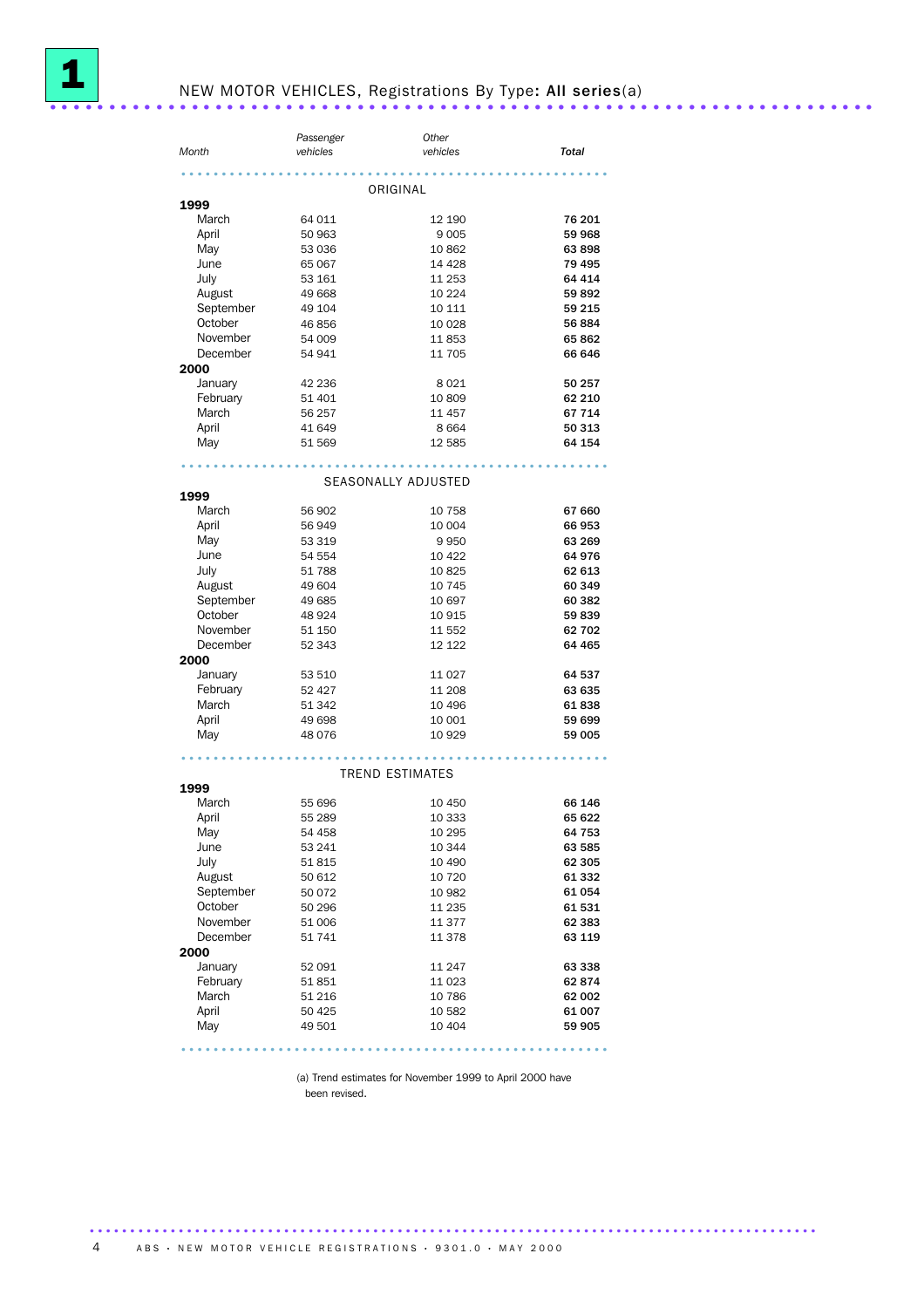

# NEW MOTOR VEHICLES, Registrations By Type: Original ......................................................................

| Month     | Passenger<br>vehicles | Light<br>commercial<br>vehicles | Rigid<br>trucks | Articulated<br>trucks | Non-freight<br>carrying<br>trucks | <b>Buses</b> | <b>Total</b><br>(excludes<br>motor<br>cycles) | Motor<br>cycles |
|-----------|-----------------------|---------------------------------|-----------------|-----------------------|-----------------------------------|--------------|-----------------------------------------------|-----------------|
|           |                       |                                 |                 |                       |                                   |              |                                               |                 |
| 1999      |                       |                                 |                 |                       |                                   |              |                                               |                 |
| March     | 64 011                | 10 230                          | 1 2 1 5         | 310                   | 111                               | 324          | 76 201                                        | 2 7 2 0         |
| April     | 50 963                | 7434                            | 976             | 265                   | 79                                | 251          | 59 968                                        | 2 1 9 5         |
| May       | 53 036                | 8988                            | 1 200           | 342                   | 80                                | 252          | 63 898                                        | 2 4 3 7         |
| June      | 65 067                | 12 053                          | 1476            | 436                   | 108                               | 355          | 79 495                                        | 2 4 9 8         |
| July      | 53 161                | 9 3 6 4                         | 1047            | 363                   | 137                               | 342          | 64 414                                        | 2656            |
| August    | 49 668                | 8 4 5 6                         | 1 0 9 9         | 302                   | 139                               | 228          | 59 892                                        | 2578            |
| September | 49 104                | 8 2 0 3                         | 1 2 2 7         | 321                   | 80                                | 280          | 59 215                                        | 2898            |
| October   | 46 856                | 8 2 1 5                         | 1 1 1 9         | 345                   | 83                                | 266          | 56 884                                        | 2897            |
| November  | 54 009                | 9793                            | 1 2 4 5         | 358                   | 128                               | 329          | 65 862                                        | 3 1 7 9         |
| December  | 54 941                | 9 7 1 5                         | 1 2 4 9         | 268                   | 96                                | 377          | 66 646                                        | 2850            |
| 2000      |                       |                                 |                 |                       |                                   |              |                                               |                 |
| January   | 42 236                | 6821                            | 673             | 186                   | 48                                | 293          | 50 257                                        | 2 4 2 5         |
| February  | 51 401                | 9 1 0 2                         | 997             | 278                   | 69                                | 363          | 62 210                                        | 2 604           |
| March     | 56 257                | 9585                            | 1 1 7 6         | 288                   | 56                                | 352          | 67 714                                        | 2945            |
| April     | 41 649                | 7 1 2 7                         | 968             | 198                   | 58                                | 313          | 50 313                                        | 2518            |
| May       | 51 569                | 10 628                          | 1 3 4 3         | 197                   | 62                                | 355          | 64 154                                        | 2808            |
|           |                       |                                 |                 |                       |                                   |              |                                               |                 |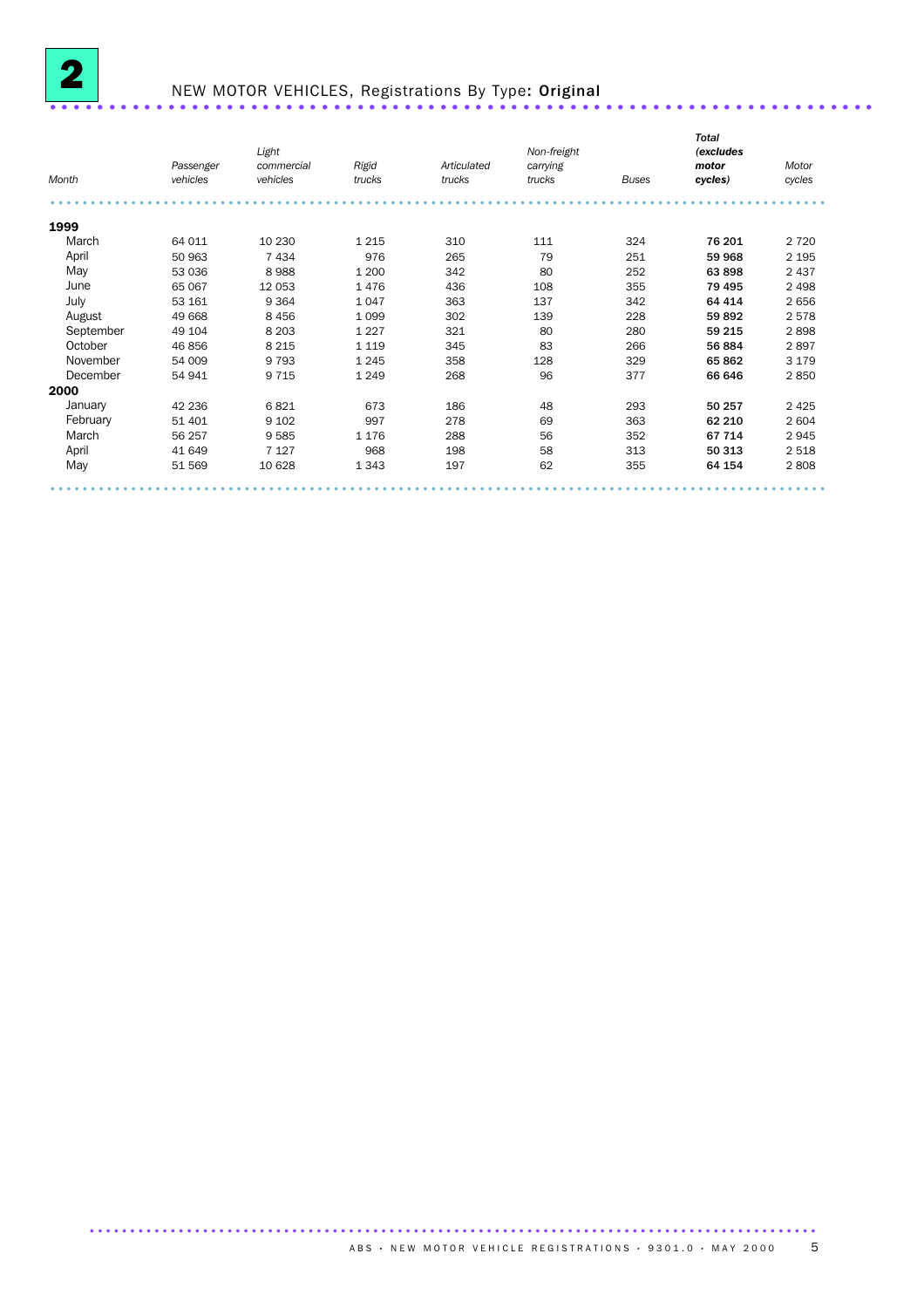

## NEW MOTOR VEHICLES, Registrations By State: All series(a) ......................................................................

| Month     | New<br>South<br>Wales | Victoria        | Queensland   | South<br>Australia     | Western<br>Australia | Tasmania           | Northern<br>Territory | Australian<br>Capital<br>Territory | <b>Australia</b> |
|-----------|-----------------------|-----------------|--------------|------------------------|----------------------|--------------------|-----------------------|------------------------------------|------------------|
|           |                       |                 |              |                        |                      |                    |                       |                                    |                  |
| 1999      |                       |                 |              | ORIGINAL               |                      |                    |                       |                                    |                  |
| March     | 26 240                | 19529           | 14 784       | 4809                   | 7 3 9 5              | 1 2 2 7            | 916                   | 1 3 0 1                            | 76 201           |
| April     | 20 664                | 17 003          | 9 4 6 0      | 3815                   | 6 0 6 9              | 1 0 9 8            | 826                   | 1 0 3 3                            | 59 968           |
| May       | 23 163                | 16 4 27         | 11 134       | 3966                   | 6 2 0 3              | 1 1 1 3            | 772                   | 1 1 2 0                            | 63 898           |
| June      | 27 343                | 20 672          | 14 796       | 4 6 9 4                | 8577                 | 1 1 2 9            | 884                   | 1 400                              | 79 4 95          |
| July      | 24 236                | 17 591          | 10 264       | 4 1 1 8                | 5 0 1 0              | 1 3 4 9            | 634                   | 1 2 1 2                            | 64 414           |
| August    | 21 102                | 16 298          | 9852         | 3851                   | 5807                 | 1 2 7 0            | 613                   | 1 0 9 9                            | 59892            |
| September | 20 647                | 16 5 68         | 9563         | 3651                   | 5 6 2 9              | 1458               | 693                   | 1 0 0 6                            | 59 215           |
| October   | 20 130                | 15 7 7 5        | 8963         | 3659                   | 5 6 3 5              | 1 1 3 0            | 609                   | 983                                | 56 884           |
| November  | 24 536                | 17771           | 9919         | 4 3 3 5                | 6 1 3 4              | 1 2 5 6            | 700                   | 1 2 1 1                            | 65862            |
| December  | 23 301                | 17884           | 10 939       | 4 4 2 3                | 6 3 8 5              | 1899               | 628                   | 1 1 8 7                            | 66 646           |
| 2000      |                       |                 |              |                        |                      |                    |                       |                                    |                  |
| January   | 16 996                | 14 991          | 8 2 2 1      | 2926                   | 4842                 | 952                | 471                   | 858                                | 50 257           |
| February  | 22 131                | 16 613          | 11 056       | 3868                   | 5 7 8 4              | 992                | 587                   | 1 1 7 9                            | 62 210           |
| March     | 23819                 | 17 530          | 13 245       | 3 9 9 4                | 6 1 8 9              | 1 1 2 8            | 659                   | 1 1 5 0                            | 67 714           |
| April     |                       | 12 964          |              |                        | 4 6 27               | 937                | 611                   | 921                                |                  |
|           | 17 781                |                 | 9572         | 2 9 0 0                |                      |                    |                       |                                    | 50 313           |
| May       | 22 786                | 16 491          | 12 064       | 3896                   | 5845                 | 1 1 2 7            | 760                   | 1 1 8 5                            | 64 154           |
|           |                       |                 |              |                        |                      |                    |                       |                                    |                  |
| 1999      |                       |                 |              | SEASONALLY ADJUSTED    |                      |                    |                       |                                    |                  |
| March     | 22 865                | 17 247          | 13 0 33      | 4 4 8 9                | 6810                 | 1 2 8 7            | 747                   | 1 1 8 2                            | 67 660           |
| April     | 22876                 | 18929           | 11 119       | 4 0 8 9                | 6 5 9 4              | 1422               | 775                   | 1 1 4 9                            | 66 953           |
| May       | 22 0 29               | 16843           | 10 939       | 4078                   | 6 3 3 8              | 1 1 7 9            | 691                   | 1 1 7 2                            | 63 269           |
| June      | 22 805                | 17 135          | 11 107       | 4 0 0 7                | 6989                 | 1 1 5 6            | 642                   | 1 1 3 5                            | 64976            |
| July      | 23 381                | 17 038          | 10 047       | 3992                   | 5079                 | 1 2 5 2            | 657                   | 1 1 6 7                            | 62 613           |
| August    | 21 162                | 16 3 28         | 10 170       | 3788                   | 5988                 | 1 1 9 2            | 668                   | 1 0 5 3                            | 60 349           |
| September | 21574                 | 16 437          | 10 000       | 3 5 9 8                | 5842                 | 1 2 5 5            | 710                   | 966                                | 60 382           |
| October   |                       |                 |              |                        |                      |                    |                       |                                    |                  |
| November  | 21 6 21               | 16 3 84         | 9 2 6 7      | 3824                   | 5862                 | 1 1 4 2            | 657                   | 1 0 8 2                            | 59839            |
|           | 22 3 68               | 17 192          | 10 0 20      | 4 107                  | 5848                 | 1 2 2 2            | 740                   | 1 2 0 5                            | 62 702           |
| December  | 24 0 74               | 16 437          | 10 793       | 4 1 8 0                | 5976                 | 1 2 4 7            | 687                   | 1071                               | 64 4 65          |
| 2000      |                       |                 |              |                        |                      |                    |                       |                                    |                  |
| January   | 21 347                | 20 405          | 9 7 4 9      | 3882                   | 6 0 3 3              | 1 3 2 7            | 667                   | 1 1 2 7                            | 64 537           |
| February  | 22 352                | 17 104          | 11 459       | 3 9 5 0                | 5 6 4 2              | 1 1 9 7            | 657                   | 1 2 7 4                            | 63 635           |
| March     | 21844                 | 15 25 9         | 12 798       | 3629                   | 5 5 9 2              | 1 1 9 0            | 514                   | 1 0 1 2                            | 61838            |
| April     | 20 968                | 15898           | 10 854       | 3 3 8 9                | 5 5 3 6              | 1 2 8 7            | 637                   | 1 1 3 0                            | 59 699           |
| May       | 20 105                | 15 652          | 11 240       | 3835                   | 5 3 3 3              | 1 0 6 6            | 632                   | 1 1 4 2                            | 59 005           |
|           |                       |                 |              |                        |                      |                    |                       |                                    |                  |
| 1999      |                       |                 |              | <b>TREND ESTIMATES</b> |                      |                    |                       |                                    |                  |
| March     | 22 5 68               | 17 546          | 12 050       | 4 1 9 8                | 6596                 | 1 2 7 3            | 726                   | 1 1 8 9                            | 66 146           |
| April     | 22 604                | 17 525          | 11 627       | 4 1 6 7                | 6541                 | 1 2 6 6            | 718                   | 1 1 7 4                            | 65 622           |
| May       | 22 582                | 17 376          | 11 182       | 4 0 9 6                | 6411                 | 1 2 5 1            | 703                   | 1 1 5 2                            | 64 753           |
| June      | 22 439                | 17 151          | 10 733       | 3993                   | 6 2 2 4              | 1 2 3 3            | 685                   | 1 1 2 7                            | 63 585           |
| July      | 22 248                | 16823           | 10 330       | 3893                   | 6 0 25               | 1 2 1 1            | 673                   | 1 1 0 2                            | 62 305           |
| August    | 22 085                | 16 560          | 10 019       | 3837                   | 5879                 | 1 2 0 1            | 671                   | 1 0 8 0                            | 61 332           |
| September | 22 035                |                 | 9829         | 3844                   | 5820                 |                    | 682                   |                                    | 61 054           |
| October   |                       | 16 568          |              |                        |                      | 1 2 0 2            |                       | 1074                               |                  |
| November  | 22 133<br>22 304      | 16854<br>17 232 | 9815<br>9990 | 3 9 0 0                | 5837<br>5877         | 1 2 1 4            | 694<br>694            | 1 0 8 4                            | 61 531<br>62 383 |
| December  | 22 411                | 17 456          | 10 346       | 3952<br>3967           | 5894                 | 1 2 3 1<br>1 2 4 0 | 680                   | 1 1 0 3<br>1 1 2 5                 | 63 119           |
| 2000      |                       |                 |              |                        |                      |                    |                       |                                    |                  |
| January   | 22 344                | 17428           | 10 758       | 3928                   | 5840                 | 1 2 4 3            | 658                   | 1 1 3 9                            | 63 338           |
| February  | 22 032                | 17 124          | 11 123       | 3844                   | 5741                 | 1 2 3 6            | 635                   | 1 1 3 9                            | 62 874           |
| March     | 21 596                | 16 660          | 11 393       | 3749                   | 5 6 3 4              | 1 2 1 9            | 617                   | 1 1 3 4                            | 62 002           |
| April     | 21 144                | 16 168          | 11 572       | 3 6 6 7                | 5 5 2 6              | 1 1 9 7            | 606                   | 1 1 2 7                            | 61 007           |
| May       | 20 679                | 15 687          | 11 630       | 3596                   | 5 4 2 8              | 1 1 6 9            | 596                   | 1 1 2 0                            | 59 905           |
|           |                       |                 |              |                        |                      |                    |                       |                                    |                  |

(a) Trend estimates for November 1999 to April 2000 have been revised.

...............................................................................................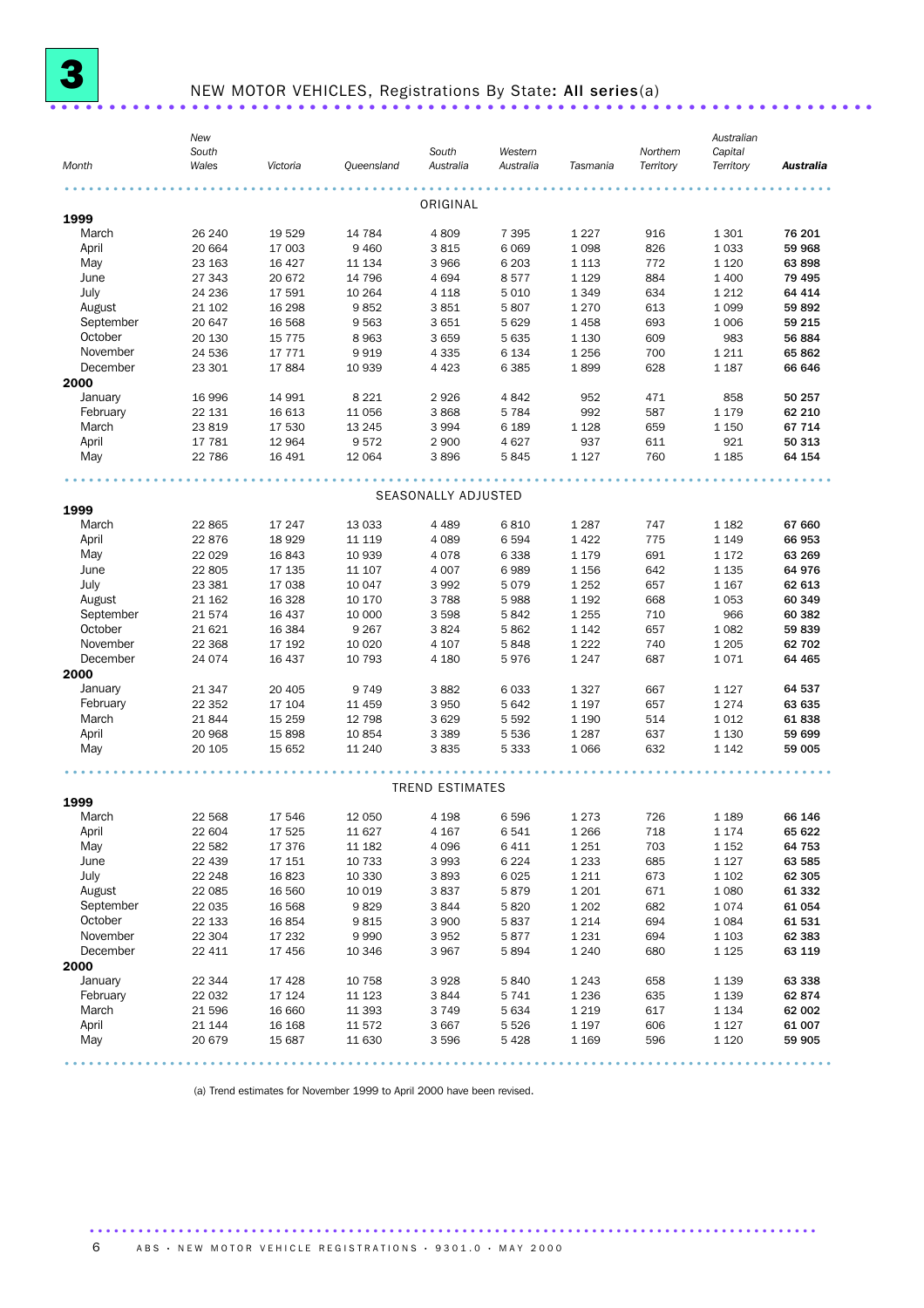

# NEW PASSENGER VEHICLES, Top Make/models: Original—May 2000 ......................................................................

| Make/Model        | New<br>South<br>Wales | Victoria | Queensland | South<br>Australia | Western<br>Australia | Tasmania       | Northern<br>Territory | Australian<br>Capital<br>Territory | Australia |
|-------------------|-----------------------|----------|------------|--------------------|----------------------|----------------|-----------------------|------------------------------------|-----------|
| Holden            |                       |          |            |                    |                      |                |                       |                                    |           |
| Commodore/Calais  | 2 1 2 7               | 1941     | 1 1 4 1    | 575                | 536                  | 99             | 125                   | 140                                | 6684      |
| Astra             | 588                   | 439      | 229        | 79                 | 71                   | 19             | 6                     | 29                                 | 1460      |
| Vectra            | 237                   | 264      | 72         | 36                 | 30                   | 5              | $\overline{2}$        | 27                                 | 673       |
| Other             | 420                   | 395      | 227        | 73                 | 90                   | 14             | 6                     | 15                                 | 1 2 4 0   |
| Total             | 3 3 7 2               | 3 0 3 9  | 1 6 6 9    | 763                | 727                  | 137            | 139                   | 211                                | 10 057    |
| Ford              |                       |          |            |                    |                      |                |                       |                                    |           |
|                   |                       |          |            |                    |                      |                |                       |                                    |           |
| Falcon/Fairmont   | 1944                  | 1891     | 996        | 307                | 539                  | 62             | 34                    | 128                                | 5901      |
| Festiva           | 374                   | 281      | 219        | 117                | 89                   | 13             | 6                     | 12                                 | 1 1 1 1   |
| Laser             | 301                   | 256      | 153        | 73                 | 51                   | 16             | $\mathbf{1}$          | 19                                 | 870       |
| Other             | 159                   | 204      | 79         | 40                 | 38                   | $\overline{4}$ | $\mathbf{1}$          | 10                                 | 535       |
| Total             | 2 7 7 8               | 2 6 3 2  | 1 4 4 7    | 537                | 717                  | 95             | 42                    | 169                                | 8 4 1 7   |
| <b>Toyota</b>     |                       |          |            |                    |                      |                |                       |                                    |           |
| Camry/Vienta      | 903                   | 607      | 428        | 124                | 184                  | 54             | 52                    | 50                                 | 2 4 0 2   |
| Corolla           | 614                   | 452      | 397        | 116                | 244                  | 47             | 22                    | 30                                 | 1922      |
| Echo              |                       |          |            |                    |                      |                |                       |                                    |           |
|                   | 402                   | 245      | 139        | 41                 | 97                   | 12             | $\overline{7}$        | 23                                 | 966       |
| Other             | 846                   | 525      | 619        | 158                | 259                  | 43             | 86                    | 34                                 | 2570      |
| Total             | 2 7 6 5               | 1829     | 1583       | 439                | 784                  | 156            | 167                   | 137                                | 7860      |
| <b>Mitsubishi</b> |                       |          |            |                    |                      |                |                       |                                    |           |
| Magna             | 601                   | 450      | 305        | 248                | 244                  | 31             | 39                    | 64                                 | 1982      |
| Lancer            | 515                   | 410      | 293        | 75                 | 158                  | 17             | 14                    | 58                                 | 1540      |
| Pajero            | 186                   | 100      | 177        | 17                 | 57                   | 13             | 5                     | 8                                  | 563       |
| Other             | 341                   | 136      | 170        | 39                 | 69                   | $\overline{7}$ | $\mathbf{1}$          | 25                                 | 788       |
| Total             | 1643                  | 1 0 9 6  | 945        | 379                | 528                  | 68             | 59                    | 155                                | 4873      |
| Hyundai           |                       |          |            |                    |                      |                |                       |                                    |           |
| Excel             | 695                   | 463      | 347        | 133                | 258                  | 50             | 30                    | 33                                 | 2 0 0 9   |
| Lantra            | 291                   | 142      | 133        | 40                 | 115                  | 20             | 5                     | 9                                  | 755       |
| Sonata            | 119                   | 78       | 51         | 16                 | 39                   | $\mathbf{1}$   | $\overline{4}$        | 5                                  | 313       |
| Other             | 104                   | 98       | 162        | 23                 | 66                   | 6              | 3                     | 3                                  | 465       |
| Total             | 1 2 0 9               | 781      | 693        | 212                | 478                  | 77             | 42                    | 50                                 | 3542      |
| <b>Nissan</b>     |                       |          |            |                    |                      |                |                       |                                    |           |
|                   |                       |          |            |                    |                      |                |                       |                                    |           |
| Pulsar            | 512                   | 315      | 203        | 52                 | 93                   | 19             | 22                    | 27                                 | 1 2 4 3   |
| Patrol            | 278                   | 188      | 204        | 49                 | 124                  | 17             | 15                    | 3                                  | 878       |
| Maxima            | 109                   | 95       | 84         | 17                 | 22                   | $\overline{7}$ |                       | 8                                  | 342       |
| Other             | 133                   | 75       | 105        | 14                 | 17                   |                | 5                     | $\overline{4}$                     | 353       |
| Total             | 1 0 3 2               | 673      | 596        | 132                | 256                  | 43             | 42                    | 42                                 | 2816      |
| Honda             |                       |          |            |                    |                      |                |                       |                                    |           |
| CRV               | 431                   | 285      | 158        | 47                 | 90                   | 18             | 6                     | 10                                 | 1045      |
| Civic             | 226                   | 143      | 67         | 23                 | 71                   | 8              | $\mathbf{1}$          | 10                                 | 549       |
| HR-V              | 117                   | 84       | 50         | 14                 | 33                   | $\mathbf{1}$   | $\overline{2}$        | 6                                  | 307       |
| Other             |                       |          |            |                    |                      |                |                       |                                    |           |
| Total             | 252                   | 145      | 100        | 28                 | 37                   | 5              | 3                     | 6                                  | 576       |
|                   | 1026                  | 657      | 375        | 112                | 231                  | 32             | 12                    | 32                                 | 2477      |
|                   |                       |          |            |                    |                      |                |                       |                                    |           |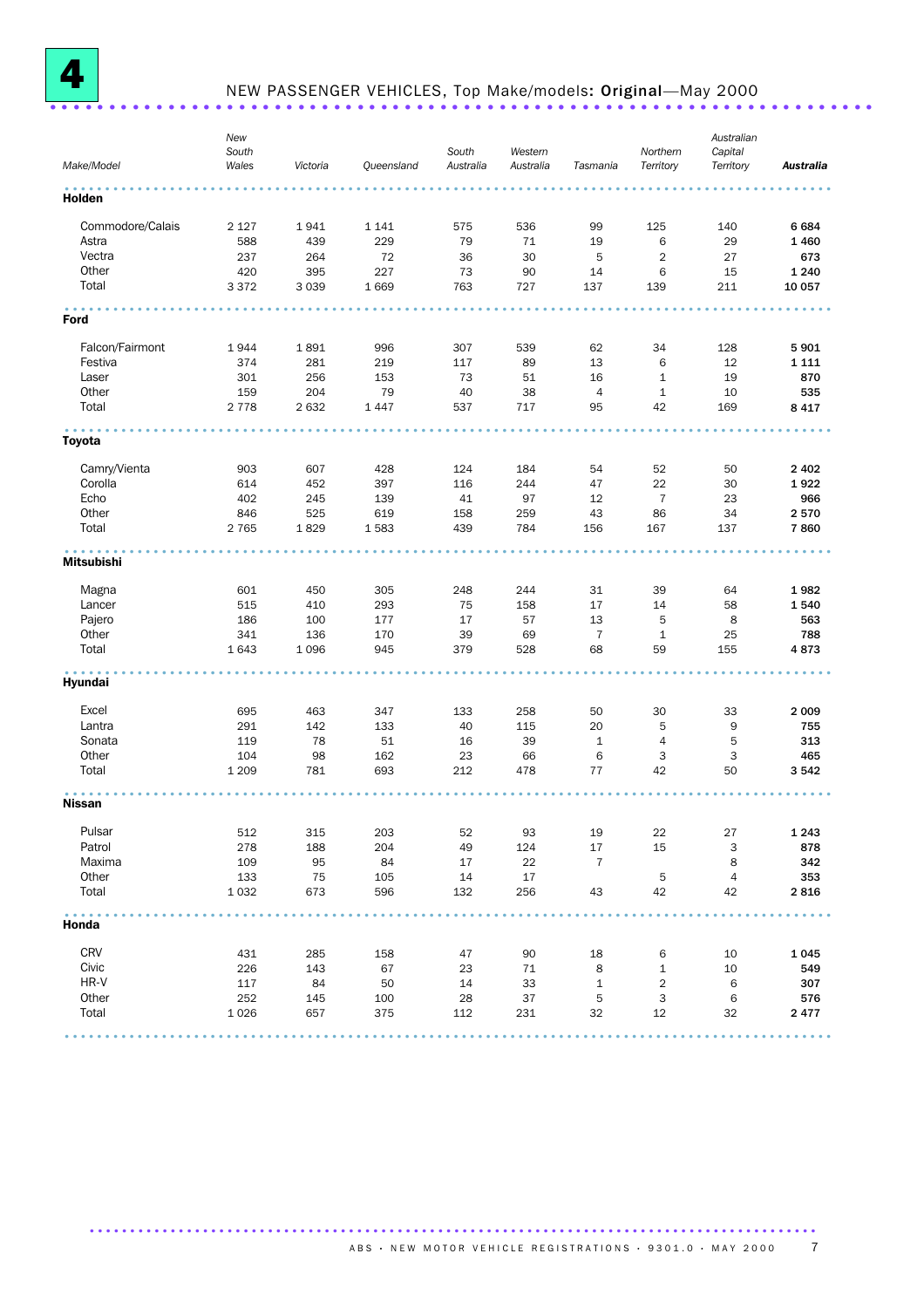### EXPLANATORY NOTES

.......................................................... ......

| <b>INTRODUCTION</b>       | <b>1</b> This publication presents monthly data for registrations of new motor vehicles.                                                                                                                                                                                                                                                                                                                                                                                                                                                                                                                                                                                                                                                                                                                                                                                                                                                      |
|---------------------------|-----------------------------------------------------------------------------------------------------------------------------------------------------------------------------------------------------------------------------------------------------------------------------------------------------------------------------------------------------------------------------------------------------------------------------------------------------------------------------------------------------------------------------------------------------------------------------------------------------------------------------------------------------------------------------------------------------------------------------------------------------------------------------------------------------------------------------------------------------------------------------------------------------------------------------------------------|
|                           | <b>2</b> The statistics in this publication use the Vehicle Identification Number (VIN),<br>adopted by the State and Territory motor vehicle registration authorities. The<br>information contained in the VIN allows more accurate classification of vehicles.<br>In the case of some States, data processed using the VIN system are not strictly<br>comparable with data processed prior to December 1990.                                                                                                                                                                                                                                                                                                                                                                                                                                                                                                                                 |
| <b>SCOPE AND COVERAGE</b> | 3 Motor vehicle registration statistics are obtained from State and Territory<br>motor vehicle registration authorities. The statistics reflect information recorded<br>in registration documents. With the exception of Queensland, the statistics do<br>not depart significantly from actual registrations during the period. In the case of<br>Queensland, a number of registrations processed in a month actually relate to<br>vehicles registered prior to that month.                                                                                                                                                                                                                                                                                                                                                                                                                                                                   |
|                           | 4 New motor vehicle registrations are obtained from New South Wales, Victoria,<br>Queensland and Western Australia registration authorities on a weekly basis.<br>Other registries provide data for each calendar month. The ABS processes the<br>weekly registration data provided for the above-mentioned States and includes<br>data for the relevant month in this publication. Data referring to the next month<br>are withheld and included in the next month's publication. In some months, the<br>ABS processes five weeks of data for the above States, while other months<br>include four weeks of data. In months where five weeks of data are processed and<br>depending on the actual pattern of registration processing, it is possible that<br>there will be a greater number of registrations recorded because the carry<br>forward from the previous month is likely to be greater than the carry over to the<br>next month. |
|                           | <b>5</b> The scope of the statistics:                                                                                                                                                                                                                                                                                                                                                                                                                                                                                                                                                                                                                                                                                                                                                                                                                                                                                                         |
|                           | includes:<br>٠<br>passenger vehicles<br>light commercial vehicles<br>trucks<br>buses<br>motorcycles (note: not included in totals)<br>vehicles with diplomatic and consular plates<br>State and Commonwealth owned vehicles<br>excludes:<br>vehicles belonging to the defence forces<br>recreation vehicles such as trail bikes and sand dune buggies (in those<br>States where registration is required).                                                                                                                                                                                                                                                                                                                                                                                                                                                                                                                                    |
| SEASONAL ADJUSTMENT       | 6 Seasonal adjustment is a means of removing the estimated effects of normal<br>seasonal variation from the series so that the effects of other influences can be<br>more clearly recognised.                                                                                                                                                                                                                                                                                                                                                                                                                                                                                                                                                                                                                                                                                                                                                 |
|                           | 7 Seasonal adjustment does not remove from the series the effect of irregular or<br>non-seasonal influences (e.g. the introduction of new models, processing delays,<br>industrial disputes).                                                                                                                                                                                                                                                                                                                                                                                                                                                                                                                                                                                                                                                                                                                                                 |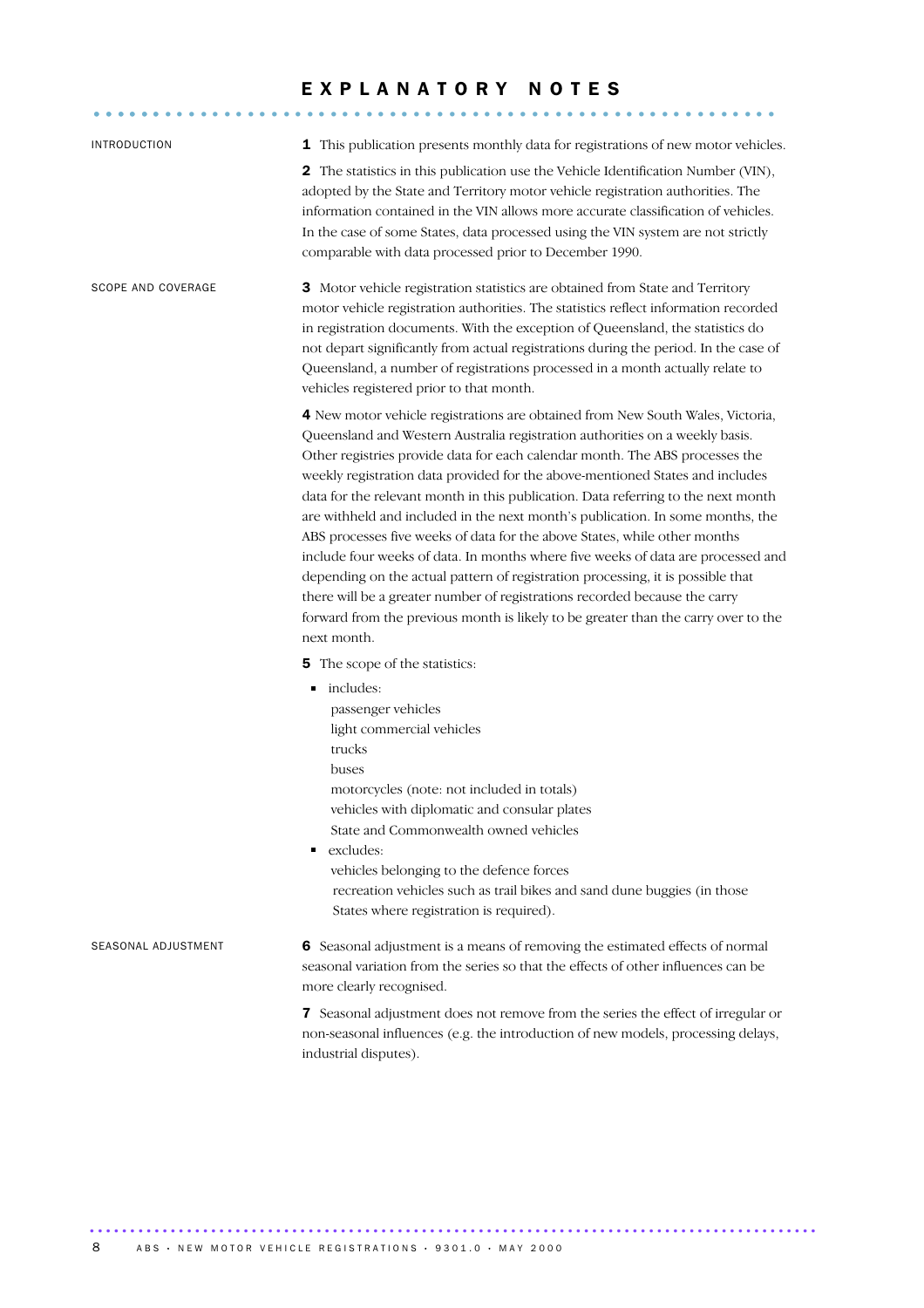### EXPLANATORY NOTES

.......................................................... ......

| SEASONAL ADJUSTMENT<br>continued |                   | 8 Irregular influences that are highly volatile can make it difficult to interpret the<br>series even after adjustment for seasonal variation.                                                                                                                                                                                                                                                                                                                                                                                                                                                                                                                 |
|----------------------------------|-------------------|----------------------------------------------------------------------------------------------------------------------------------------------------------------------------------------------------------------------------------------------------------------------------------------------------------------------------------------------------------------------------------------------------------------------------------------------------------------------------------------------------------------------------------------------------------------------------------------------------------------------------------------------------------------|
|                                  |                   | 9 Extreme care should be exercised in using the seasonally adjusted series for<br>new motor vehicle registrations in Tasmania, the Northern Territory and the<br>Australian Capital Territory. The small numbers and volatile nature of these data<br>makes reliable estimation of the seasonal pattern very difficult.                                                                                                                                                                                                                                                                                                                                        |
|                                  |                   | 10 Seasonally adjusted series are calculated for the 'Passenger vehicles', 'Other<br>vehicles' and 'Total vehicles' series for each State and Territory and are<br>aggregated to obtain the total for Australia.                                                                                                                                                                                                                                                                                                                                                                                                                                               |
|                                  |                   | 11 Seasonal adjustment factors are analysed and revised as necessary annually.                                                                                                                                                                                                                                                                                                                                                                                                                                                                                                                                                                                 |
| <b>TREND ESTIMATES</b>           |                   | 12 The smoothing of seasonally adjusted series to create trend estimates<br>reduces the impact of the irregular component of the seasonally adjusted series.<br>The trend estimates are derived by applying a 13-term Henderson-weighted<br>moving average to the respective seasonally adjusted series. These trend series<br>are used to analyse the underlying behaviour of the series over time.                                                                                                                                                                                                                                                           |
|                                  | $(02)$ 6252 6345. | 13 While this smoothing technique enables trend estimates to be produced for<br>the latest month, it does result in revisions to the trend estimates for the most<br>recent months as data for subsequent months become available. Generally<br>subsequent revisions become smaller and after three months, usually have a<br>negligible impact on the series. Changes in the original data and re-estimation of<br>seasonal factors may also lead to revisions to the trend. For more information,<br>see A Guide to Interpreting Time Series-Monitoring 'Trends'-an Overview<br>(Cat. no. 1348.0) or contact the Assistant Director, Time Series Analysis on |
| RELATED PUBLICATIONS             |                   | 14 For a more detailed break-up of the monthly figures presented here,<br>enquiries should be made to Yvonne Maynard on 07 3222 6180 or to any ABS<br>office. Additional statistics, including registrations of trailers and caravans, are also<br>available in the Special Data Service, New Motor Vehicle Registrations, Australia<br>(9303.0.40.003). Data on total vehicle registrations are published annually in<br>Motor Vehicle Census, Australia, 31 October 1998 (Cat. no. 9309.0).                                                                                                                                                                  |
| SYMBOLS AND OTHER USAGES         | n.p.              | not available for publication, but included in totals.                                                                                                                                                                                                                                                                                                                                                                                                                                                                                                                                                                                                         |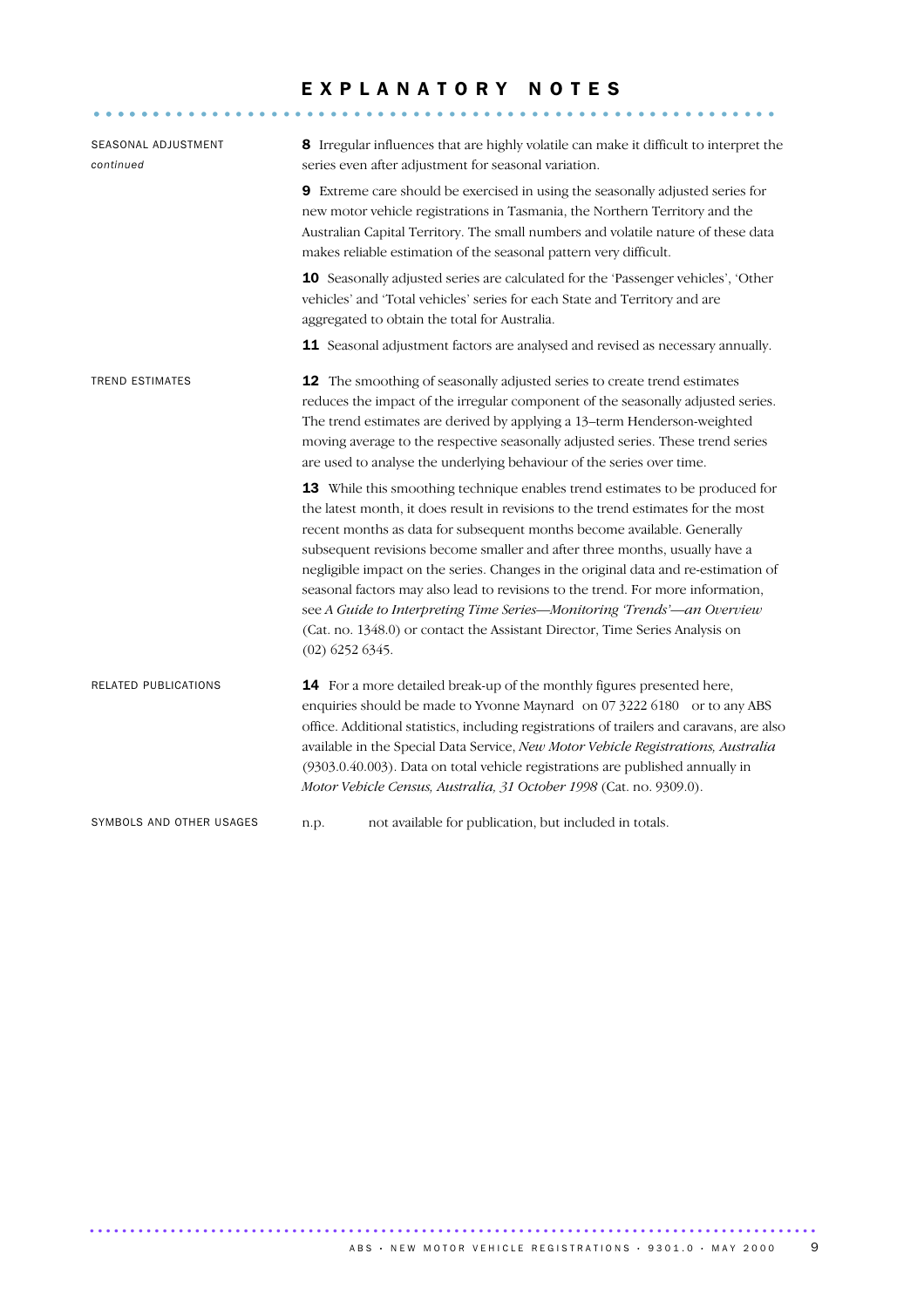### G L O S S A R Y

........................................................... ......

| Articulated trucks          | Vehicles constructed primarily for load carrying consisting of a prime mover<br>having no significant load carrying area but with a turn table device which can be<br>linked to a trailer. With or without a trailer the gross combination mass will be 3.5<br>tonnes or more.                      |
|-----------------------------|-----------------------------------------------------------------------------------------------------------------------------------------------------------------------------------------------------------------------------------------------------------------------------------------------------|
| <b>Buses</b>                | Vehicles constructed for the carriage of passengers. Included are all passenger<br>vehicles with 10 seats or more, including the driver's seat.                                                                                                                                                     |
| Light commercial vehicles   | Describes goods carrying vehicles less than 3.5 tonnes gross vehicle mass.<br>Included are utilities, panel vans, cab-chassis and forward control vehicles<br>(whether four-wheel drive or not).                                                                                                    |
| Motor cycles                | Includes 2 and 3 wheeled mopeds, scooters, motor tricycles and motor cycles<br>with side cars.                                                                                                                                                                                                      |
| Non-freight carrying trucks | Includes specialist vehicles such as ambulances, mobile cranes or vehicles fitted<br>with special purpose equipment and having no goods carrying capacity.                                                                                                                                          |
| Passenger vehicles          | Includes cars, station wagons, four-wheel drive passenger vehicles and forward<br>control passenger vehicles with up to nine seats (including the driver).                                                                                                                                          |
| Registrations               | This includes all registrations processed by the motor vehicle registration<br>authorities in the States and Territories during the relevant period.                                                                                                                                                |
| Rigid trucks                | Vehicles constructed primarily for load carrying with a gross vehicle mass of 3.5<br>tonnes or more.                                                                                                                                                                                                |
| <b>VIN</b>                  | The Vehicle Identification Number (VIN) uniquely identifies each vehicle.<br>Embedded in the number are details of make and model together with other<br>relevant information about the vehicle. The VIN is collected by the motor vehicle<br>registration authorities at the time of registration. |